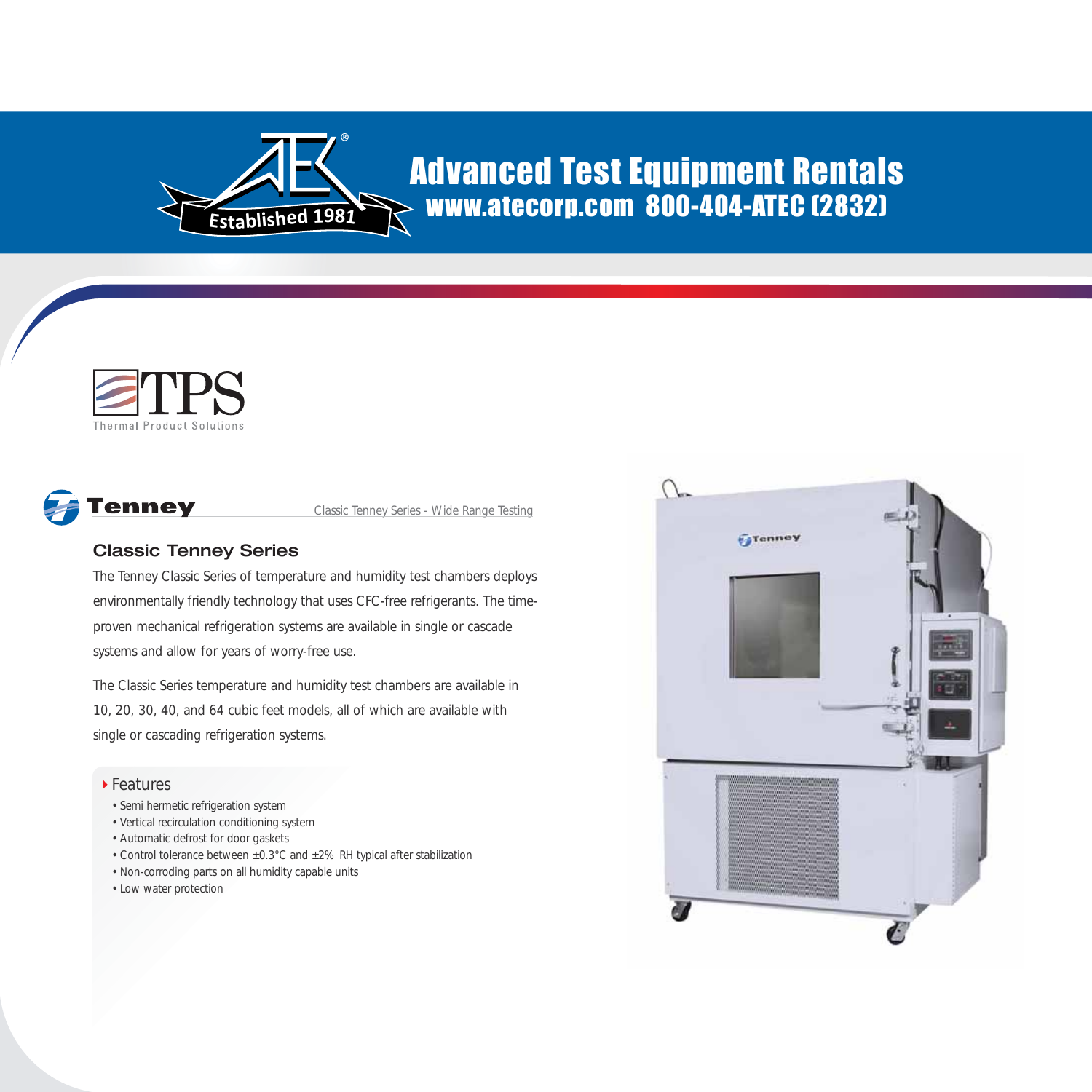10, 20, and 30 cubic foot models

Overall dimensions in inches (mm) for the 10, 20, and 30 cubic foot models:

| Model                                             | Non-<br>humidified                                   | <b>T10S</b>              | <b>T10C</b>       | T20S1.5                     | T20C-3           | T20C-4            | <b>T30S</b>              | T <sub>3</sub> 0C |  |  |  |
|---------------------------------------------------|------------------------------------------------------|--------------------------|-------------------|-----------------------------|------------------|-------------------|--------------------------|-------------------|--|--|--|
|                                                   | Humidified                                           | <b>T10RS</b>             | T10RC             | T20RS1.5                    | <b>T20RC-3</b>   | <b>T20RC-4</b>    | <b>T30RS</b>             | T30RC             |  |  |  |
| Workspace                                         | W                                                    | 24(610)                  |                   |                             | 30(762)          | 36(914)           |                          |                   |  |  |  |
|                                                   | D                                                    | 27(686)                  |                   |                             | 32(813)          | 40(1016)          |                          |                   |  |  |  |
|                                                   | H                                                    | 28(711)                  |                   |                             | 36(914)          | 36(914)           |                          |                   |  |  |  |
| Exterior                                          | W                                                    | 30(762)                  |                   |                             | 41(1041)         | 46(1168)          |                          |                   |  |  |  |
|                                                   | D                                                    | 47(1194)                 |                   |                             | 55(1397)         | 64(1625)          |                          |                   |  |  |  |
|                                                   | $\mathsf{H}% _{0}\left( \mathcal{M}_{0}\right) ^{T}$ | 74(1880)                 |                   |                             | 84(2134)         | 84(2134)          |                          |                   |  |  |  |
| Temperature & Humidity                            |                                                      |                          |                   |                             |                  |                   |                          |                   |  |  |  |
| Low                                               | $^\circ \mathsf{C}$                                  | $-40^{\circ}$ C          | $-73^{\circ}$ C   | $-40^{\circ}$ C             | $-73^{\circ}$ C  | $-73^{\circ}$ C   | $-40^{\circ}$ C          | $-73^{\circ}$ C   |  |  |  |
| High                                              | $^{\circ}{\sf C}$                                    | +200 $^{\circ}$ C        | +200 $^{\circ}$ C | +200 $^{\circ}$ C           | $+200^{\circ}$ C | +200 $^{\circ}$ C | $+200^{\circ}$ C         | +200 $^{\circ}$ C |  |  |  |
| Change Rates in Minutes                           |                                                      |                          |                   |                             |                  |                   |                          |                   |  |  |  |
| Time starting at<br>Ambient to listed             | 200°C                                                | 30                       | 30                | 60                          | 60               | 60                | 70                       | 70                |  |  |  |
|                                                   | 150°C                                                | 20                       | 20                | 40                          | 40               | 40                | 50                       | 50                |  |  |  |
| temperature. Based<br>on empty chamber.           | 93°C                                                 | 15                       | 15                | 25                          | 25               | 25                | 25                       | 25                |  |  |  |
|                                                   | $65^{\circ}$ C                                       | 10                       | 10                | 15                          | 15               | 15                | 15                       | 15                |  |  |  |
|                                                   | $0^{\circ}$ C                                        | 10                       | 5                 | 40                          | 10               | 5                 | 40                       | 10                |  |  |  |
|                                                   | $-18^{\circ}$ C                                      | 20                       | 10                | 60                          | 15               | 10                | 60                       | 15                |  |  |  |
|                                                   | $-40^{\circ}$ C                                      | 60                       | 20                | 90                          | 30               | 20                | 90                       | 25                |  |  |  |
|                                                   | $-54^{\circ}$ C                                      |                          | 25                |                             | 40               | 25                | $\overline{\phantom{0}}$ | 35                |  |  |  |
|                                                   | $-65^{\circ}$ C                                      | $\qquad \qquad$          | 35                | $\overline{\phantom{0}}$    | 50               | 35                | $\overline{\phantom{0}}$ | 50                |  |  |  |
| Live Load Capacity in Watts (Humidity System Off) |                                                      |                          |                   |                             |                  |                   |                          |                   |  |  |  |
| Temperature                                       | $+10^{\circ}$ C                                      | 600                      | 1275              | 600                         | 1200             | 1800              | 600                      | 1600              |  |  |  |
|                                                   | $-18^{\circ}$ C                                      | 450                      | 1000              | 450                         | 1000             | 1500              | 500                      | 1400              |  |  |  |
|                                                   | $-40^{\circ}$ C                                      | 100                      | 850               | 100                         | 850              | 1275              | 250                      | 1200              |  |  |  |
|                                                   | $-54^{\circ}C$                                       |                          | 600               |                             | 700              | 1050              |                          | 1000              |  |  |  |
|                                                   | $-65^{\circ}$ C                                      | $\overline{\phantom{0}}$ | 400               |                             | 500              | 750               |                          | 700               |  |  |  |
| Utilities, etc                                    |                                                      |                          |                   |                             |                  |                   |                          |                   |  |  |  |
| Refrigeration                                     |                                                      | (1)1.5HP                 | (2)1.5HP          | (1) 1.5HP                   | (2) 1.5HP        | $(2)$ 2HP         | $(1)$ 2HP                | $(2)$ 2HP         |  |  |  |
| <b>Heater Capacity</b>                            |                                                      | 2.5 KW                   |                   | 2.5 KW (3 KW If 208 Option) |                  |                   |                          |                   |  |  |  |
| Humidifier                                        | KW                                                   | 1 KW                     |                   | 2 KW                        |                  |                   |                          |                   |  |  |  |
|                                                   | GPH                                                  | 0.5                      |                   |                             |                  |                   |                          |                   |  |  |  |
| AMPS @ 230V. 1 Ph                                 |                                                      | 28                       | 30                | 32                          | 34               | 35                | 34                       | 35                |  |  |  |
| <b>AMPS Fuse</b>                                  |                                                      | 35                       |                   | 40                          |                  |                   | 45                       |                   |  |  |  |
| Unit Weight                                       | LBS.                                                 | 850                      | 950               | 1250                        | 1350             | 1400              | 1500                     | 1500              |  |  |  |

| Options: |
|----------|
|          |

- IEEE interface
- LinkTenn software for Windows®
- RS-422, 423, 232 or 485 interface assemblies
- 6-event relay board at 1 amp each
- Water demineralizer
- Water reservoir for humidity system (5 gallon)
- Recirculating system for humidity water
- Viewing window, thermally insulated and heated
- Interior light
- Shelving, adjustable and removable
- Water-cooled refrigeration system
- Alternate power supply wiring
- Automatic CO2 or LN2 cooling boost system
- Additional ports, gloves, etc.
- 5" or 6" rubber tire casters (3" phenolic casters are standard) • GN2 purge system
- Refrigeration taps and pressure gauges
- Remote console for instrumentation
- Recording instruments
- Redundant thermal protection and alarm system
- External dryer for obtaining humidity as low as 5% (to 20°C)

• Alternate refrigeration and/or heating systems for faster temperature change rates or increased product load handling capabilities

*Humidity capability: 20% to 98% RH in the dry bulb range of +20°C or +85°C as limited by a 3°C dew point. Test data based on 24°C ambient, sea level, 60 Hz. On 50 Hz or higher than 24°C, ambient performance may be reduced. Consult factory regarding any special cooling requirements.*